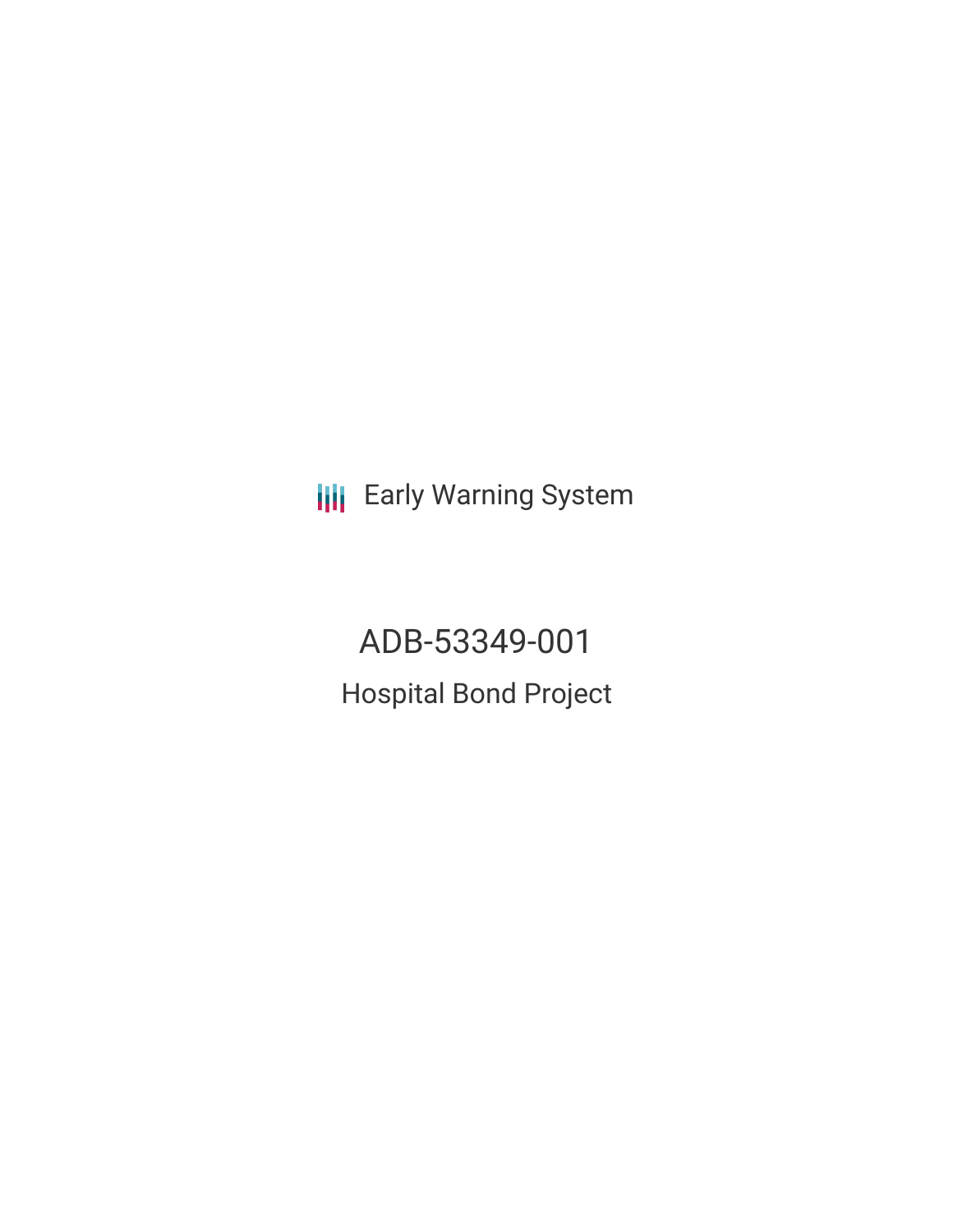

# **Quick Facts**

| <b>Countries</b>               | Georgia                      |
|--------------------------------|------------------------------|
| <b>Financial Institutions</b>  | Asian Development Bank (ADB) |
| <b>Status</b>                  | Approved                     |
| <b>Bank Risk Rating</b>        | B                            |
| <b>Voting Date</b>             | 2019-11-26                   |
| <b>Borrower</b>                | <b>JSC Evex Hospitals</b>    |
| <b>Sectors</b>                 | <b>Education and Health</b>  |
| <b>Investment Type(s)</b>      | Loan                         |
| <b>Investment Amount (USD)</b> | $$6.72$ million              |
| <b>Project Cost (USD)</b>      | $$16.81$ million             |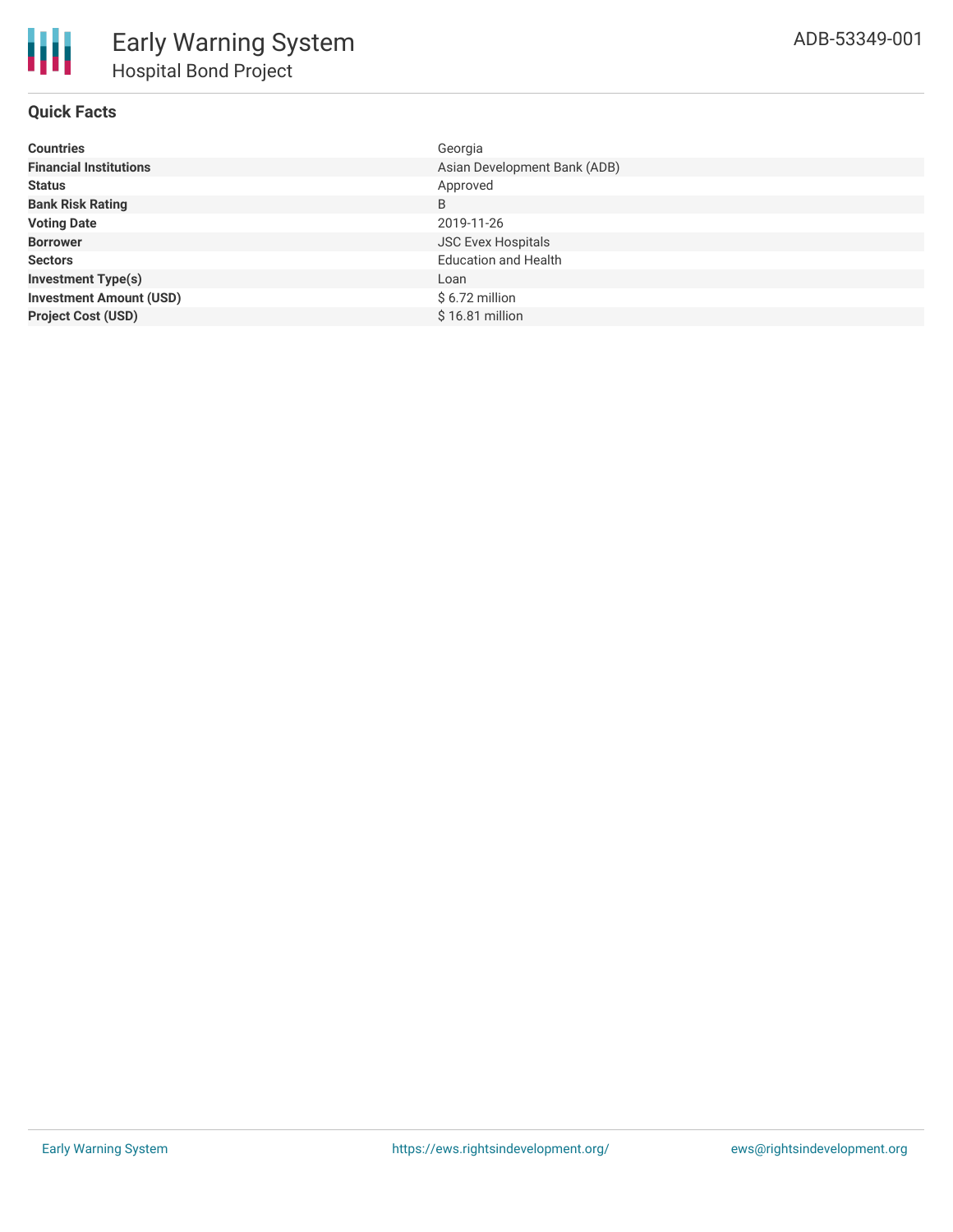

## **Project Description**

According to the bank's website, the project provides financing to the Evex Hospitals to fund the digitization of its operations through, the expansion of specialist medical services across the company's hospitals throughout Georgia, and the professional development of healthcare providers.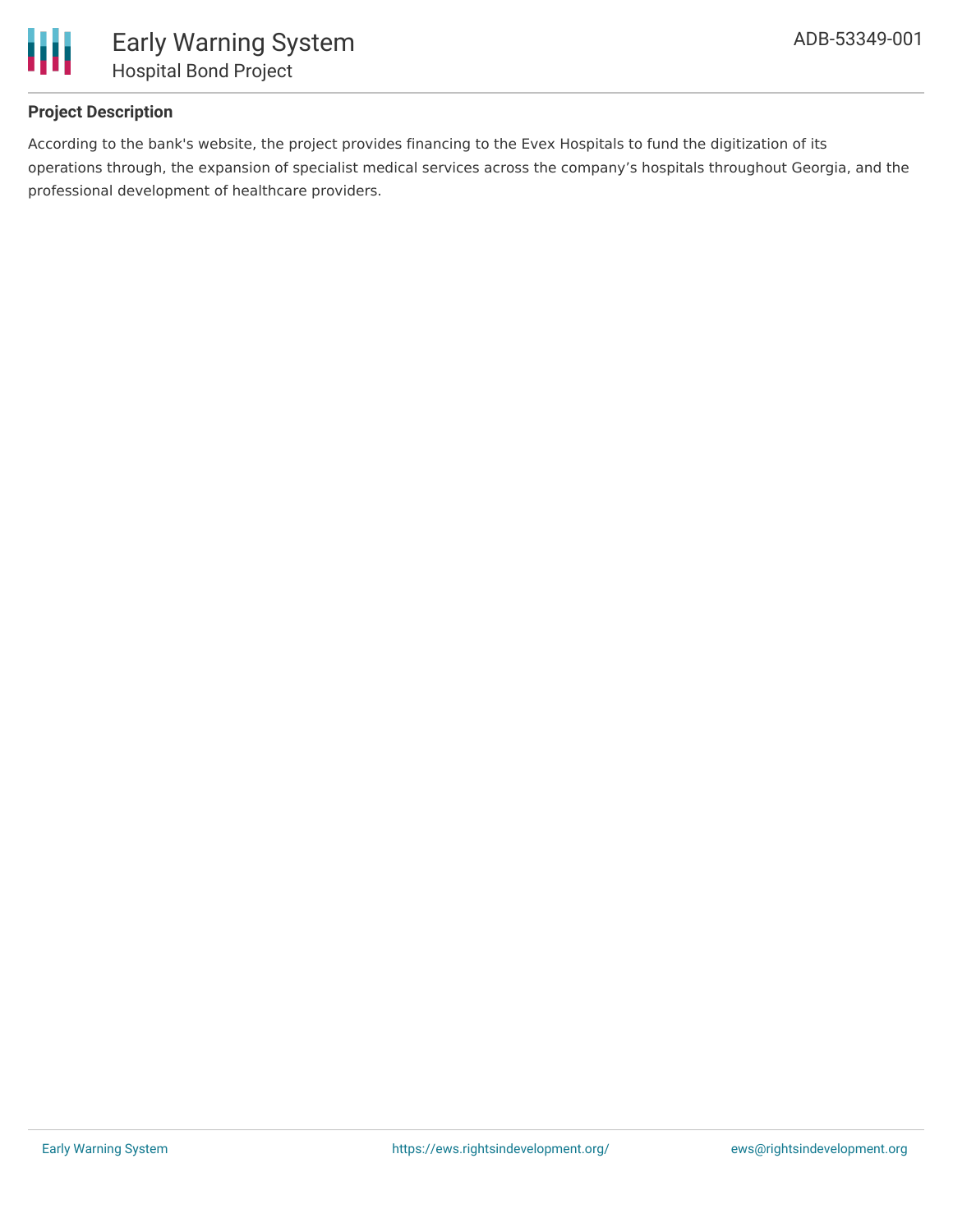## **Investment Description**

冊

Asian Development Bank (ADB)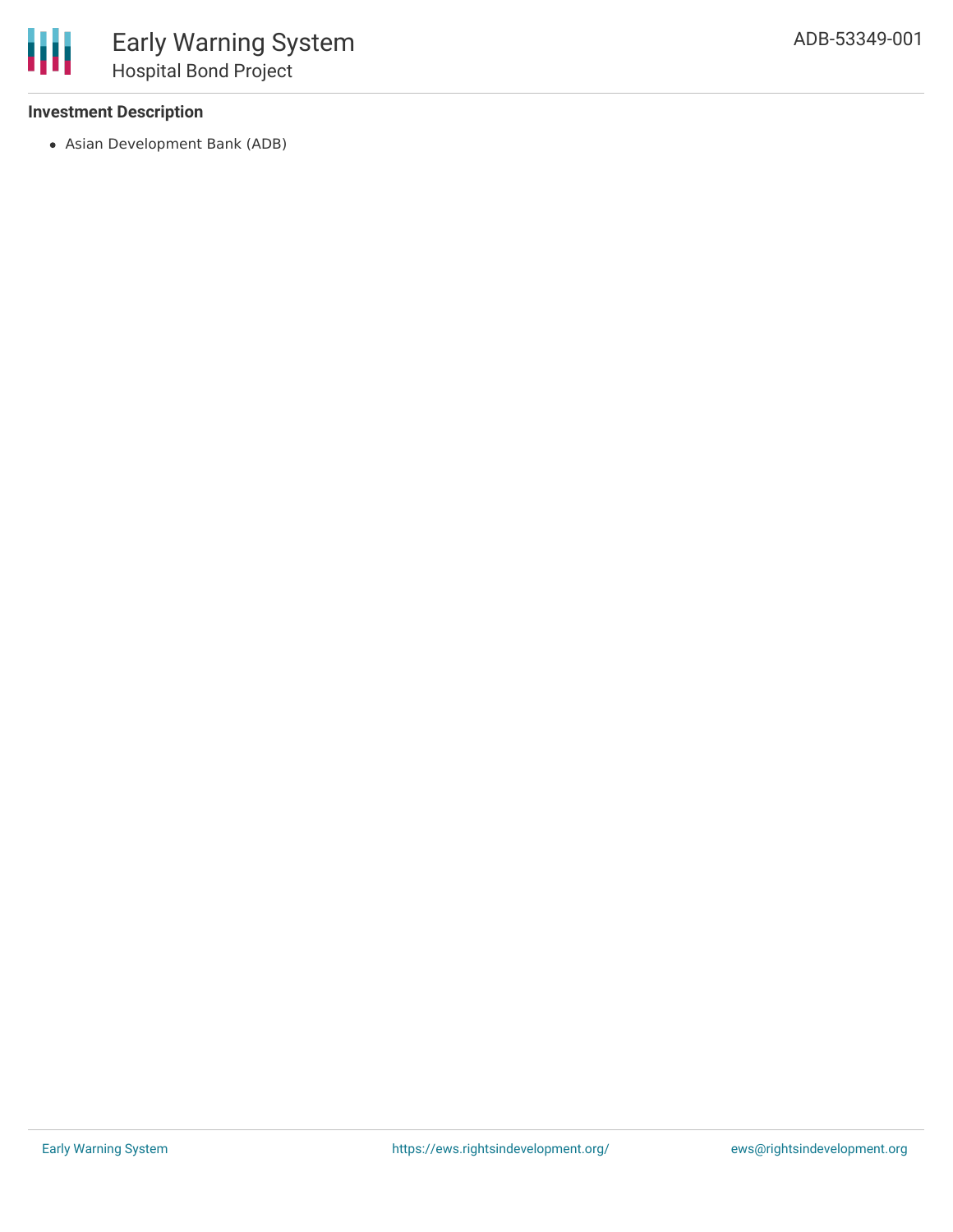

# **Private Actors Description**

Evex Hospitals is a Georgian operator of referral hospitals and market leader in the Georgian hospital services sector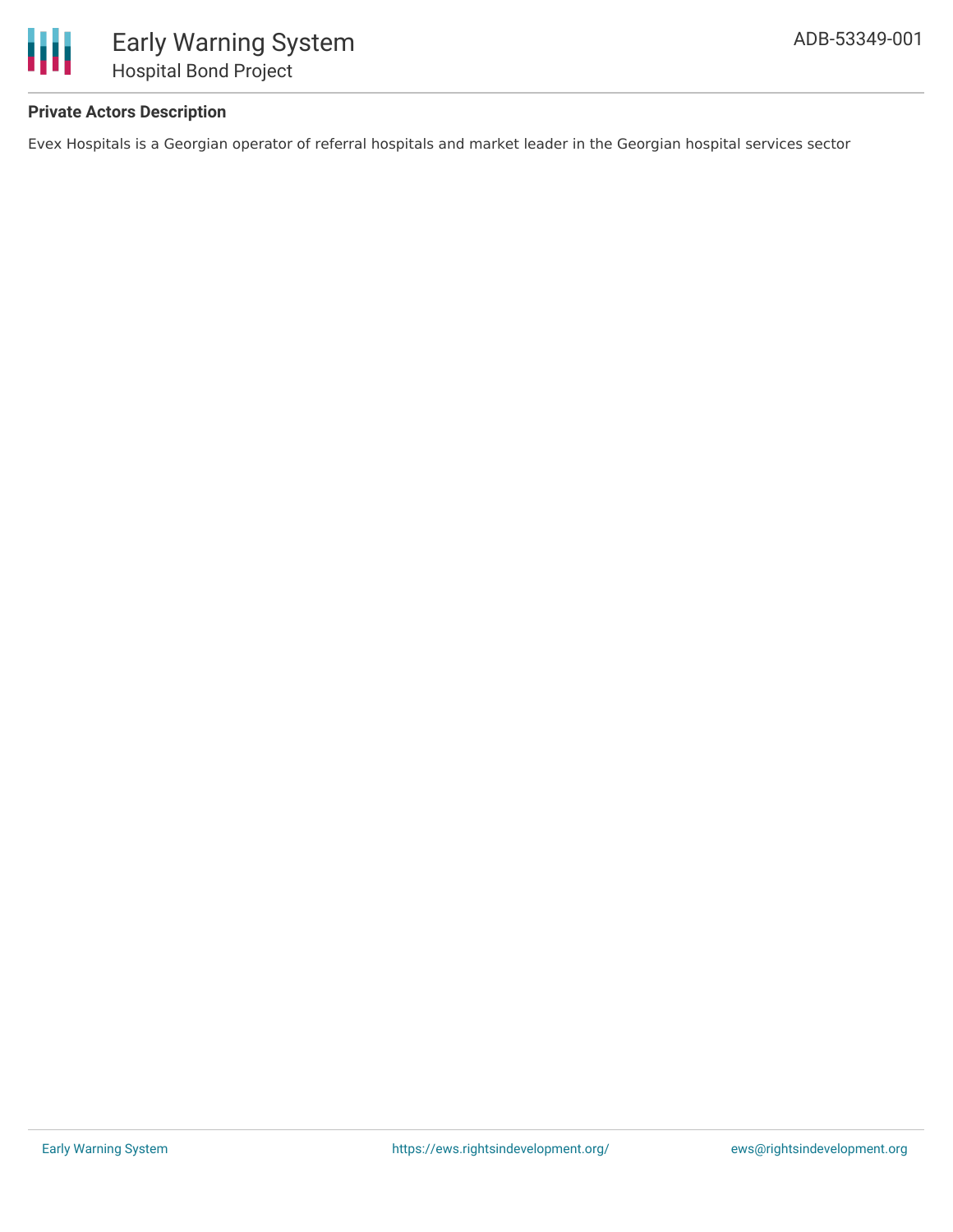

# Early Warning System Hospital Bond Project

| <b>Private Actor 1</b> | <b>Private Actor</b><br>Role | <b>Private Actor</b><br>Sector | <b>Relation</b>          | <b>Private Actor 2</b> | <b>Private Actor</b><br>2 Role | <b>Private Actor</b><br>2 Sector |
|------------------------|------------------------------|--------------------------------|--------------------------|------------------------|--------------------------------|----------------------------------|
|                        |                              | $\overline{\phantom{0}}$       | $\overline{\phantom{a}}$ | JSC Evex Hospitals     | Client                         |                                  |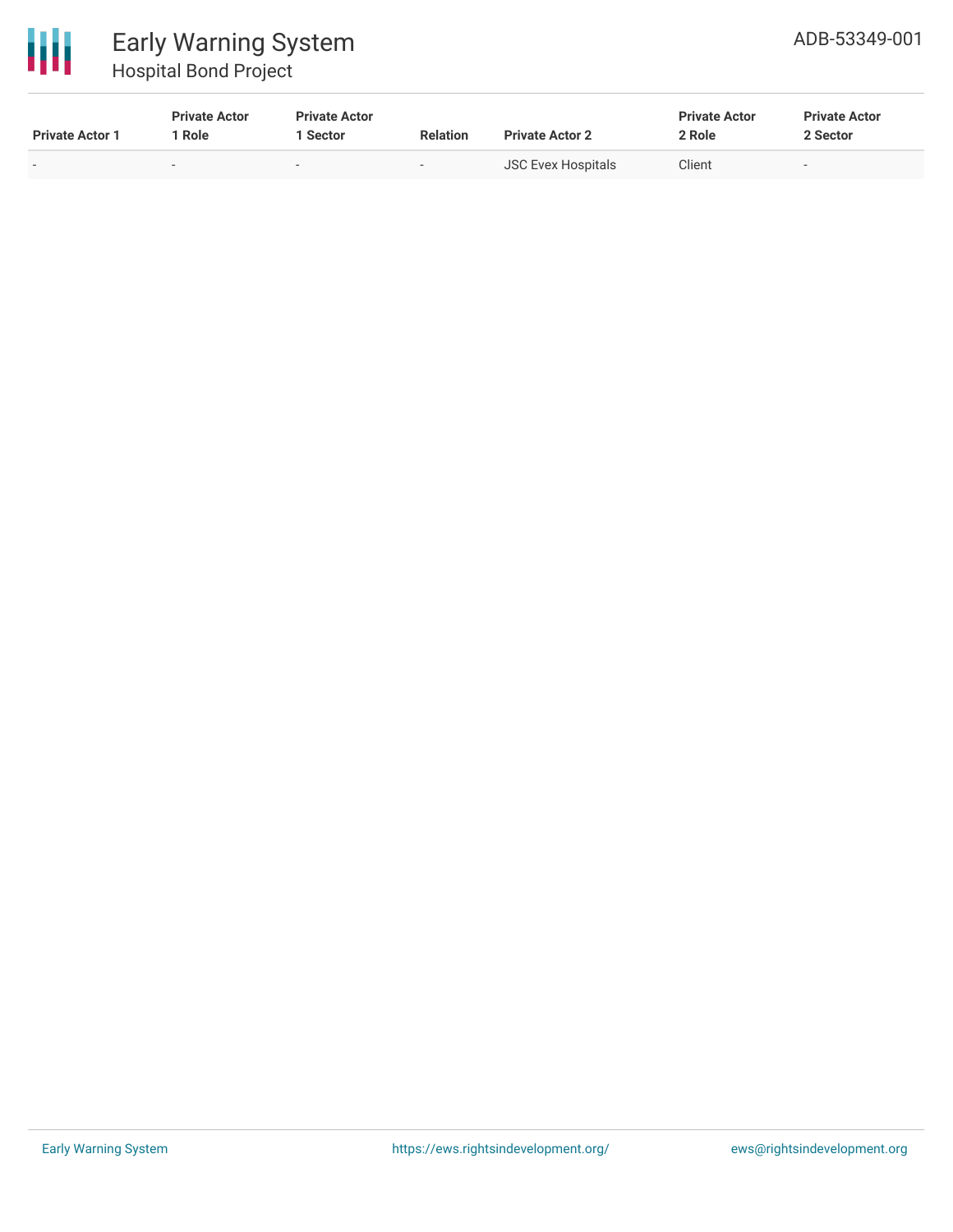

## **Contact Information**

Company's contact information is not disclosed on the bank's website.

#### ACCOUNTABILITY MECHANISM OF ADB

The Accountability Mechanism is an independent complaint mechanism and fact-finding body for people who believe they are likely to be, or have been, adversely affected by an Asian Development Bank-financed project. If you submit a complaint to the Accountability Mechanism, they may investigate to assess whether the Asian Development Bank is following its own policies and procedures for preventing harm to people or the environment. You can learn more about the Accountability Mechanism and how to file a complaint at: http://www.adb.org/site/accountability-mechanism/main